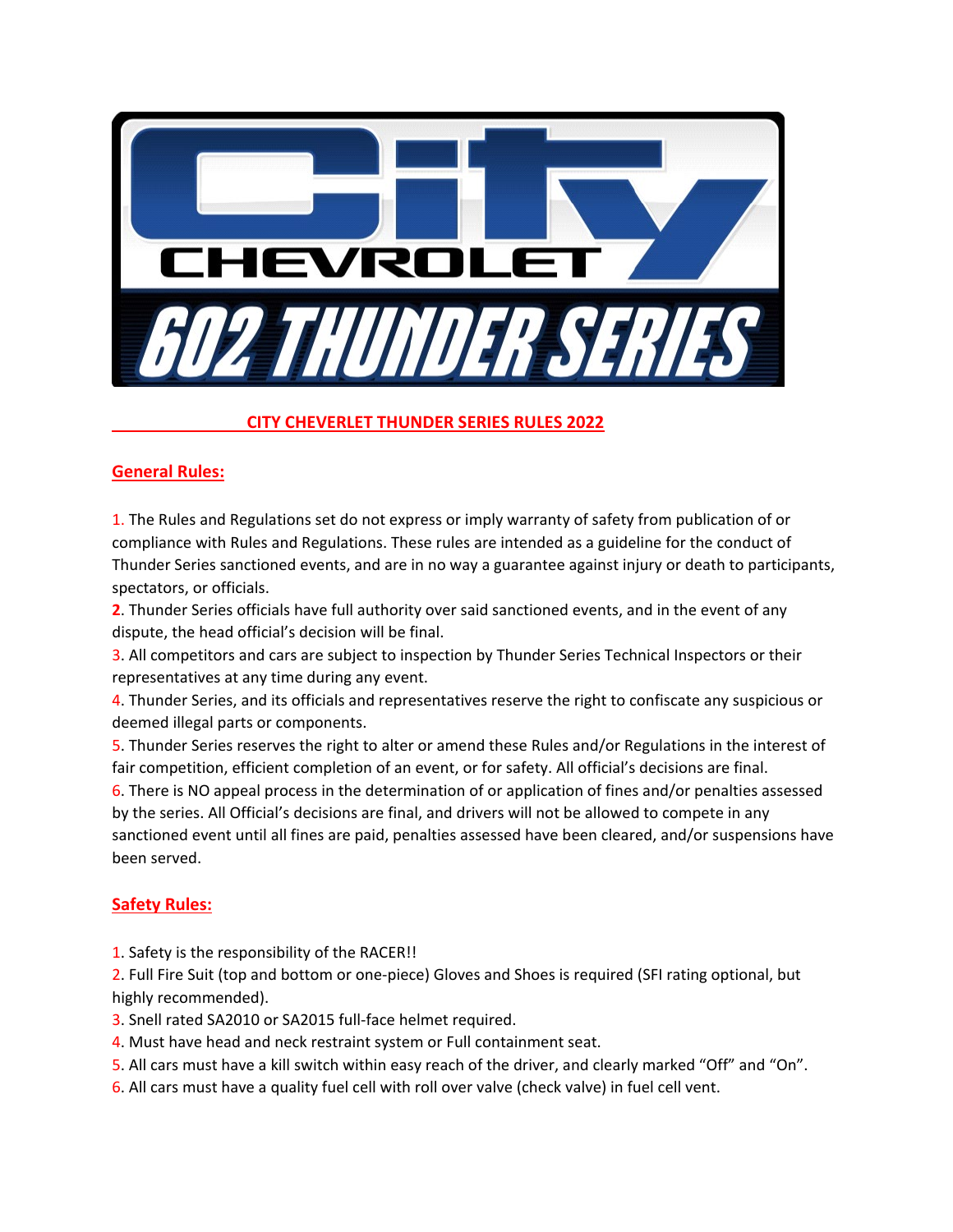7. Must have SFI-Approved five-point safety belts, mounted securely to the roll cage. (Recommend belts be no more than two years old.)

8. Any pre-race technical/safety inspection and car or equipment is deemed unsafe by officials will result in not being allowed to compete. Official's decisions are final!

9. Receiver one-way radios are REQUIRED at every sanctioned event. Failure to have a Receiver (or equivalent one-way device) could result in disqualification. Malfunction of such device (i.e., dead battery, ear phone failure, etc.) will not constitute any penalty.

10. NO two-way radios, cell phones, or other communication devices will be allowed. Receiver is the ONLY communication device permitted. Drivers caught with any other communication device will be disqualified for that event (heat or feature).

11. No signal devices (light sticks,painted/taped sticks, flashlights, cell phones, etc.) 12. No mirrors.

# Membership and Registration:

1. All drivers participating at Thunder Series sanctioned tracks and events must purchase an Annual Membership at a cost of \$75 per year.

2. All membership points will go to driver.

3. You must compete in 80% of Thunder Series events to be eligible for point money.

# ENGINE RULES:

1. CHEVROLET PERFORMANCE PART NUMBER 88958602/19258602

2. THE SEALED ENGINES MUST REMAIN INTACT AND NOT BE TAMPERED WITH. ANY SEALS THAT

HAVE BEEN REMOVED OR TAMPERED WITH WILL MAKE THE ENGINE ILLEGAL AND NOT ELIGIBLE

FOR COMPETITION. THE PENALTY FOR ANYONE TAMPERING WITH SEALS, MODIFYING ANY

INTERNAL ENGINE PARTS, OR CHANGING THE PARTS FROM STOCK AS DELIVERED SEALED

FROM THE FACTORY WILL BE SUBJECT TO EXPULSION FROM RACING WITH ANY THUNDER

SERIES SANCTIONED EVENT FOR THE REMAINDER OF SEASON AND FUTURE SEASONS.

3. ANYONE RUNNING A RESEALED ENGINE MUST HAVE CERTIFIED CABLE SEALS FROM A CERTIFIED ENGINE BUILDER.

4. NO CHANGES ARE ALLOWED TO THE ENGINE – INCLUDING BUT NOT LIMITED TO INTAKE MANIFOLD, HEADS,VALVE COVERS, FRONT COVER, OIL PAN, HARMONIC BALANCER, OR ANY OTHER PART/OR PARTS ON/OR IN

5. NO VACUUM PUMPS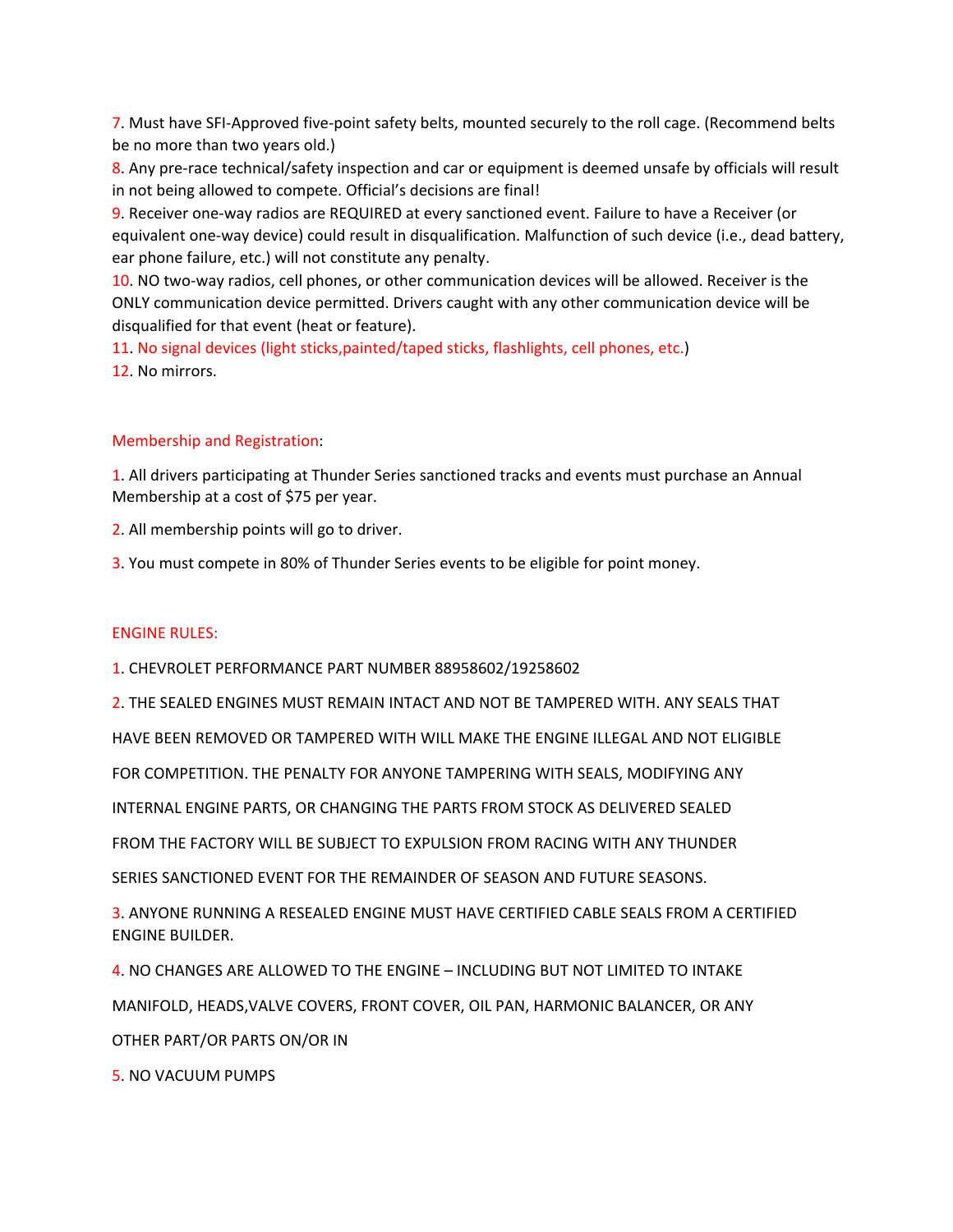6. ALL CRATE ENGINES MUST REMAIN STOCK AS THEY CAME SEALED FROM THE FACTORY. CRATE ENGINES MUST NOT BE ALTERED, MODIFIED, OR CHANGED FROM FACTORY SPECS.

7. THERE WILL BE A \$1000 PROTEST ON A CRATE ENGINE WITH A \$200 ACCEPTANCE FEE \$800 WILL GO TO THE ONE PROTESTED AND \$200 WILL GO TO THE SERIES.

SEALS:

1: CHEVROLET PERFORMANCE CAP SEALS

2: CRATE RACING USA SEALS

3: EAGLE

4: FASTRAK

5: MID EAST

6: IF YOU HAVE ANY OTHER SEALS CONTACT SERIES TO FIND OUT IF LEGAL OR NOT

7: NO BREAK OFF BOLT STYLE SEALS ARE ALLOWED. IF YOU HAVE THESE SEALS YOU ARE SUBJECT TO BE INSPECTED TO PROVE ENGINE LEGAL AT YOUR COST.

#### CARBURETOR RULES:

1: ONE 4 BARRELL CARBURETOR

2: ENGINE MUST BE NATURALLY ASPIRATED

3: MAY USE ONE 1 INCH, ONE PIECE, CARBURETOR SPACER (.040 TOLERANCE MAXIMUM) AND TWO STANDARD PAPER GASKETS (MAXIMUM 0.070 INCH THICK); ONE GASKET BETWEEN INTAKE TO SPACER AND ONE GASKET BETWEEN SPACER TO CARBURETOR

4: NO SUPER BOWLS

#### DISTRIBUTOR RULE:

1. MSD IGNITION SYSTEM. NO CRANK TRIGGER, DISTRIBUTORLESS MULTI-COIL,OR MAGNETO IGNITION SYSTEM. 6AL OR 6ALN, or MSD 6CT IGNITION BOX ALLOWED. (NO 6CT PRO)

MUST BE A 6300 CHIP OR SET AT 6300.

**1A: IF USING ANY MSD BOXT THAT DOES NOT TAKE THE CHIP MUST HAVE WORKING TACH IN CAR.**

2. NO ELECTRONIC TRACTION CONTROL DEVICE

3: CAN RUN HEI TYPE DISTRIBUTOR BUT MUST HAVE SOFT TOUCH BOX WITH 6300 CHIP.

4: IF YOUR CAR HAS TWO MSD BOXES IT MUST HAVE A 6300 CHIP IN EACH BOX NO MATTER WHAT.

5: \$350 CLAIM RULE ON THE MSD BOX

#### STARTER RULE:

1. ALL CARS MUST HAVE WORKING STARTER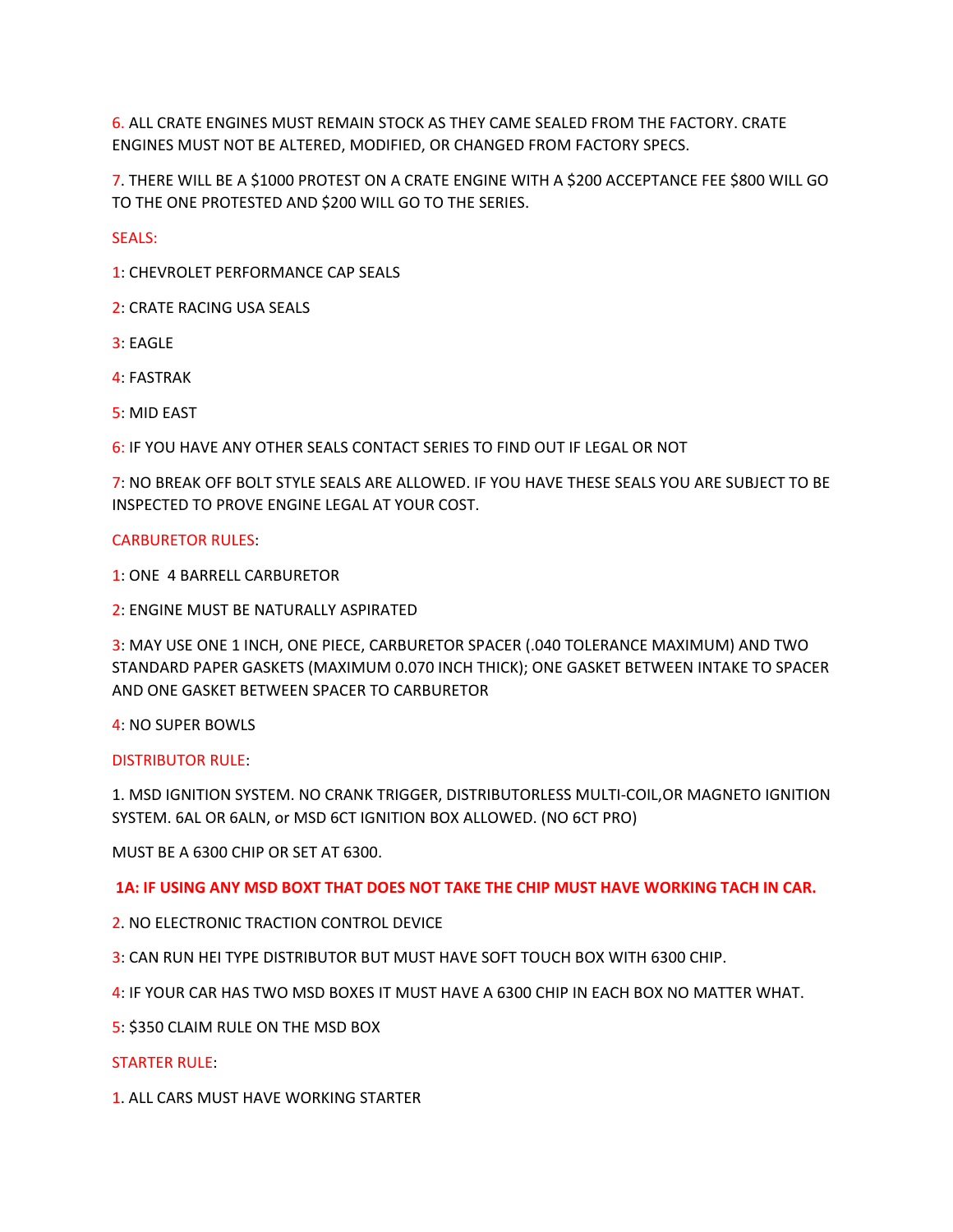## EXHAUST RULES:

1. COLLECTOR TYPE HEADERS REQUIRED. MUST HAVE FOUR (4) TUBES INTO ONE (1) COLLECTOR OF A CONSISTENT DIAMETER

2. MUFFLERS NOT REQUIRED UNLESS TRACK MANDATED. IF/WHEN MANDATED: MUFFLERS MUST HAVE SOME TYPE OF INTERNAL NOISE DAMPENING CHARACTERISTICS (BAFFLES, EXTRUDED HOLES, SCREEN, CHAMBERED, ETC.) MUFFLERS MUST MEET LOCAL SPEEDWAY'S NOISE DECIBEL REQUIREMENTS. EXTERNAL MUFFLERS ONLY.

3. NO TRI-Y HEADERS

4: \$400 CLAIM RULE ON HEADERS. IF MUFFLERS ARE WELDED TO HEADERS THAT IS ONE PIECE AND MUFFLERS GOES WITH THE HEADERS IF THEY ARE BOLTED TOGETHER YOU CAN KEEP THE MUFFLERS.

## WATER PUMP

 1: CAST OR ALUMINUM PERMITTED. STOCK MOUNTED WATER PUMP AND FANS ONLY. NO ELECTRIC FANS

2: NO ELECTRIC WATER PUMPS.

## SUSPENSION:

1: LATE MODEL SUSPENSIONS ONLY. NO SPRING LOADED OR SHOCK TYPE 4 BAR RODS. ONLY

STANDARD SOLID BAR 4 BAR RODS. NO TORSION BAR FRONT OR REAR SUSPENSION. SWAY BAR OK

 2: ONE (1) COIL SPRING PER WHEEL. FLAT HELPER SPRING OK. NO STACK SPRINGS ON ANY CORNER INCLUDING 5TH COIL. ONE RUBBER BUMP STOP ALLOWED ON RIGHT FRONT ONLY. MAY CUT

3: ONE SPRING RUBBER PER CORNER

# SHOCKS:

1: OIL SHOCKS (SPLIT VALVE PERMITTED) OR GAS SHOCKS PERMITTED. NON ADJUSTABLE/ NON

CANNISTER ONLY. NO AIR SHOCKS ALLOWED.

1A- NO INTERNAL BUMPS

2: THERE IS A \$250 BUY RULE PER SHOCK. ALSO YOU CAN ADD \$150 AND BUY THE COMPLETE

ASSEMBLY (LESS SHOCK COVER). MUST BE IN THE TOP 3 TO BUY. IF YOU REFUSE ANY CLAIM YOU WILL BE DISQUALIFIED AND LOOSE ALL POINTS AND SUBJECT TO SUSPENSION AND/OR FINE. THIS PROCESS WILL BE WATCHED BY TECH MAN AND THE PERSON BUY SHOCK.

3: ONE SHOCK PER CORNER EXCEPT LEFT REAR. YOU MAY RUN A DRIVE SHOCK.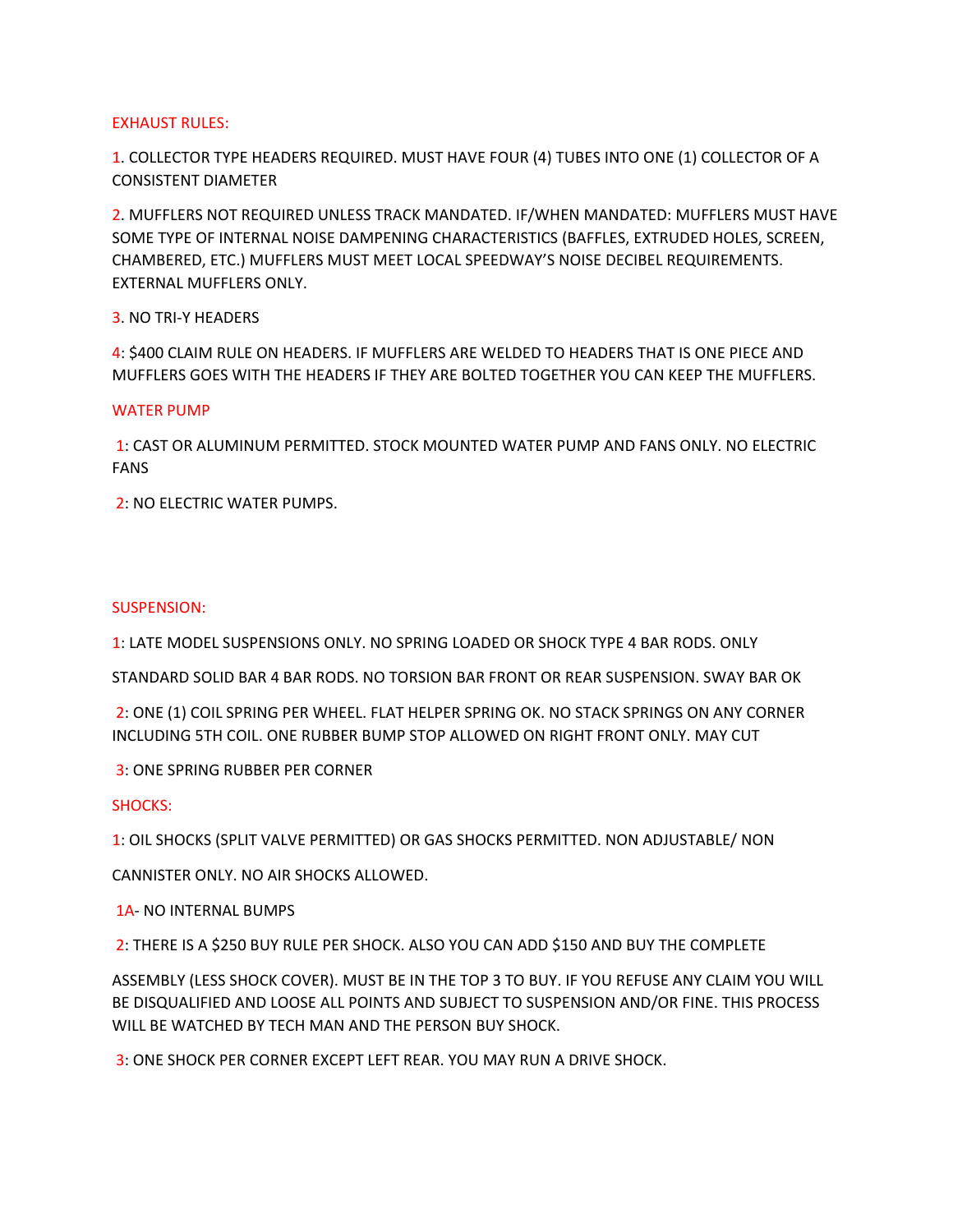## TRANSMISSION:

- 1: BERT, BRINN OR FALCON ALLOWED
- 2: NO STRAIGHT DRIVES OR IN AND OUT BOXES.

3: IF RUNNING BALL SPLINE TRANSMISSION CARBON FIBER DRIVESHAFT MANDATORY.

#### DRIVESHAFT:

1: CARBON FIBER ALLOWED AND RECOMMENDED FOR SAFETY.

#### REAREND:

1: STANDARD QUICK CHANGEREAR END PERMITTED. NO TITANIUM OR EXOTIC MATERIALS AXILS, SPOOLS, GEARS, OR OTHER MATERIALS INSIDE REAR END.NO SMALL TIGER REAR ENDS.

## BRAKE RULES:

1. STEEL BRAKE ROTORS ONLY. NO CARBON FIBER BRAKES. NO TITANIUM BRAKES OR OTHER EXOTIC MATERIAL BRAKE SYSTEMS

## TIRES:

1: HOOSIER HTS 1350 SPEC, CRATE USA 21, HTS 1600 SPEC, CRATE USA 55, AR 48 SPEC, AR 56 SPEC.

2: NO CHEMICALS: TIRE PROTEST IS \$125 PER TIRE AND WILL BE SENT TO A LAB FOR RESULTS. LAB RESULTS ARE FINAL. ACCEPTANCE FEE IS \$125 PER TIRE. WE WILL CUT TIRE WITH A GROOVING IRON BLADE AND TAKE TWO SAMPLES FROM EACH TIRE TO SEND OFF. IF TIRE SAMPLE COMES BACK WRONG YOU WILL LOOSE YOUR MONEY AND POINTS FROM THAT RACE AND YOUR ACCEPTANCE FEE MONEY. THERE WILL BE OTHER RACE PENALTIES TO BE DETERMAINED BY SERIES.

3: WILL PUNCH TIRES AT ANYTIME ANY TIRE PUNCHING BELOW WHAT WE FIND TO BE A NORMAL PUNCH CAN BE SAMPLED AND SENT TO A LAB FOR FUTHER TESTING. MAY PUT A NUMBER PUNCH RULE IN BY FIRST OF THE YEAR.

4: MAY CUT CROSS BARS IN EXITING BLOCKS ONLY. ANY ADDITIOINAL GROOVING TBD DEPENDING ON TIRE SUPPLY.

#### WHELLS:

1: STANDARD 15X14 INCH WHEELS.

MIRRORS:

1: NO MIRRORS.

RADIOS: